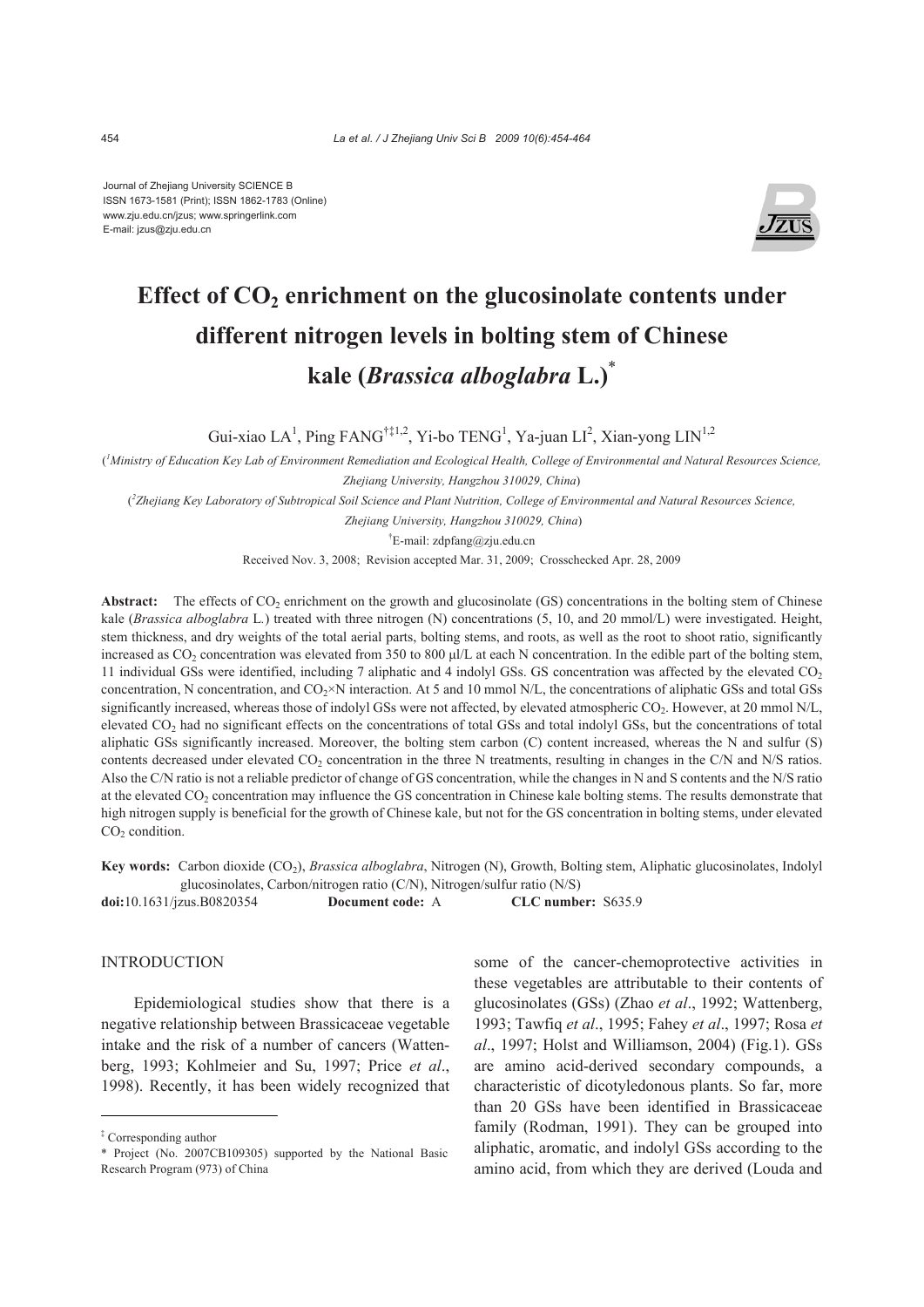Mole, 1991; Halkier and Du, 1997). Besides the health-promoting properties, GSs also play an important role in plant defense against insects and herbivores, and are utilized as special flavors in the food industry (Fenwick *et al*., 1983; Chew, 1988; Gijzen *et al*., 1989; Baik *et al*., 2003).



**Fig.1 General structure of glucosinolates (GSs)**

It is widely accepted that GS content is affected by environmental factors including climatic conditions, nutritional availability, and agronomic practices, in addition to genetic characteristics (Fenwick *et al*., 1989). Presently, cancer incidence and global climate change are major topical issues. Because GSs exhibit cancer-chemoprotective activities, many researches are focused on the effect of climatic conditions on changes in GS content in vegetables (Schreiner, 2005). The rise in atmospheric carbon dioxide  $(CO<sub>2</sub>)$  concentration is one of the most prominent climatic changes in recent decades (IPCC, 2007). Climate simulations indicate that the atmospheric  $CO<sub>2</sub>$  concentration is expected to reach 700 μl/L by the end of this century, which is double as much as the current  $CO<sub>2</sub>$  concentration (Caswell, 2004). Increasing atmospheric  $CO<sub>2</sub>$  concentration may affect natural ecosystems by directly influencing plant growth and photochemistry due to an increased photosynthetic rate, especially in C3 plants (Islam *et al*., 1996; Kim *et al*., 2001; Das *et al*., 2002). In spite of increased plant growth under elevated  $CO<sub>2</sub>$  concentrations (Bazzaz, 1990; Mooney *et al*., 1991; Amthor, 2001), aerial plant parts accumulate generally less nitrogen (N), and carbon (C)/N ratio increases (Baxter *et al*., 1994; Epron *et al*., 1996), which could influence plant secondary metabolites synthesis and concentration. GSs, as N- and C-containing secondary metabolites, might be affected by atmospheric  $CO<sub>2</sub>$  enrichment owing to changes in the plant's C supply and N content (Cotrufo *et al*., 1998). Moreover, Habash *et al*. (1995) observed that synthesis of the amino acid precursors of GSs from triosephosphates increased at an elevated CO<sub>2</sub> concentration. However, Karowe et *al*.(1997) reported that total foliar GS content in

mustard decreased significantly under elevated  $CO<sub>2</sub>$ conditions. This conflict might reflect a speciesspecific response to elevated  $CO<sub>2</sub>$  concentration (Karowe *et al*., 1997). An increasing number of studies indicate that N availability can have a large impact on the plant response to elevated  $CO<sub>2</sub>$  concentration (Kimball *et al*., 1995; 2002). Moreover, N application is one of the most important nutrient factors that significantly affect GS synthesis and content (Schnug, 1989; Zhao *et al*., 1994; Ahmad *et al*., 2007). In oilseed rape (*Brassica napus* L.), the GS content in the seed decreased with the higher N supply in sulfur (S)-deficient soil, but increased in S-sufficient soil (Zhao *et al*., 1994). However, in broccoli sprouts (*Brassica oleracea* var. *italica*), N fertilization has a negative effect on GS content, even at a very low concentration (Aires *et al*., 2006).

Therefore, it is logical to take N nutrition into account when investigating the effects of  $CO<sub>2</sub>$  enrichment on GS content. At present, limited information is available on the effect of elevated atmospheric  $CO<sub>2</sub>$  in combination with N availability on GS content in brassicaceous vegetables. It is not clear whether GS content changes consistently at different N levels. In this study, we determined the interactive effects of elevated  $CO<sub>2</sub>$  concentration and N availability on the contents of individual and total GSs in the edible part of the bolting stem of Chinese kale, which is a nutritionally healthy vegetable belonging to the Brassicaceae (Cruciferae) family and rich in GSs, and has spread quickly in southeastern China, Taiwan region, and Japan since the last decade (He *et al*., 2002).

# MATERIALS AND METHODS

## **Plant growth**

Seeds of Chinese kale (*Brassica alboglabra* L. var. *Sijicutiao*) were sown in vermiculite and germinated in a greenhouse with computer-controlled growth conditions on Huajiachi campus of Zhejiang University, Hangzhou, China. The growth conditions in the greenhouse were constant day/night temperature of 23/18 °C and the natural photoperiod. After two weeks, the seedlings were irrigated with nutrient solution containing 5 mmol N/L. Four weeks later, healthy seedlings in which the third true leaf had emerged were transplanted to 1.8-L pots containing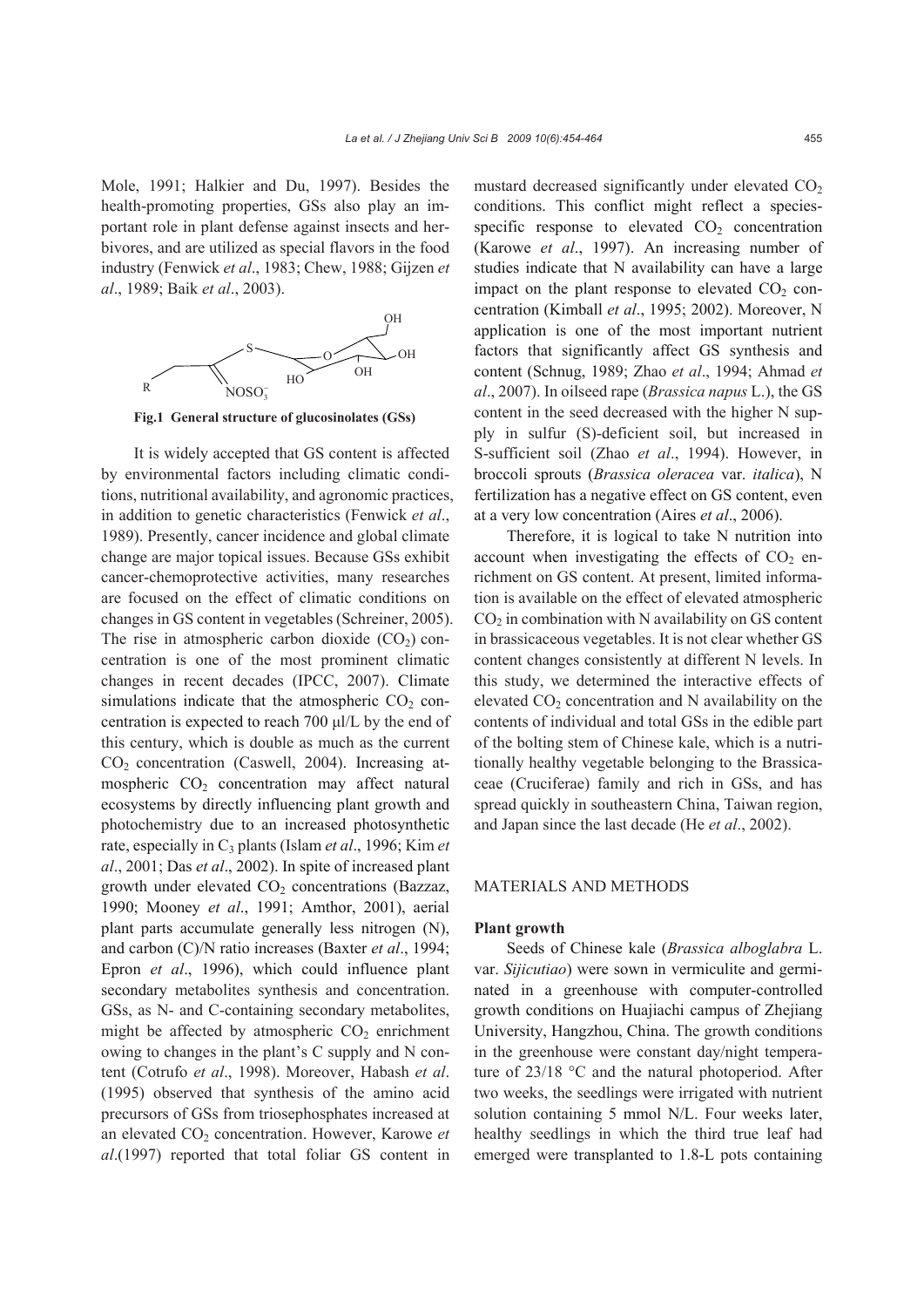nutrient solution with 10 mmol N/L by being fixed in a foam cavity with sponge. Each pot contained two seedlings and was covered with black plastic foil to prevent algal growth and evaporation. All the pots were transferred to four growth chambers with 65% relative humidity, constant day/night temperature of 23/18 °C, and 500 μmol/(m<sup>2</sup>s) photosyntheticallyactive radiation for 16 h/d. One week after transplanting, plants were treated with 5.0 mmol N/L (low N concentration), 10 mmol N/L (medium N concentration), or 20 mmol N/L (high N concentration) (Chen *et al*., 2005), and were grown under either ambient  $CO_2$  [(350 $\pm$ 20) μl/L, denoted as A] or elevated  $CO_2$  [(800 $\pm$ 20) μl/L, denoted as E). The N was supplied as  $NH<sub>4</sub>NO<sub>3</sub>$  and the basic nutrient solution contained 1 mmol/L  $K_2HPO_4$ , 4 mmol/L KCl, 3 mmol/L CaCl<sub>2</sub>, 2 mmol/L MgSO<sub>4</sub>·7H<sub>2</sub>O, 36  $\mu$ mol/L ethylene diamine tetraacetic acid (EDTA)-Fe, 46.4  $\mu$ mol/L H<sub>3</sub>BO<sub>3</sub>, 9.07  $\mu$ mol/L MnCl<sub>2</sub>·4H<sub>2</sub>O, 0.765 μmol/L ZnSO<sub>4</sub>·7H<sub>2</sub>O, 0.3 μmol/L CuSO<sub>4</sub>·5H<sub>2</sub>O, and 0.09  $\mu$ mol/L H<sub>2</sub>MoO<sub>4</sub>·H<sub>2</sub>O (Hoagland and Arnon, 1938).  $CO<sub>2</sub>$  was supplied from gas tanks for the elevated  $CO<sub>2</sub>$  concentration treatment. There were two replicate chambers per  $CO<sub>2</sub>$  concentration and three replicate pots per N treatment in each chamber. The position of every pot was rotated randomly when the solutions were renewed every three days. To avoid a potential chamber effect, the pots were switched with those from the other chamber with the same  $CO<sub>2</sub>$ concentration every week. The culture solutions were continuously aerated and adjusted to pH 6.0 using diluted NaOH or HCl every day until harvest. After treated for 35 d, the selected growth parameters were measured, and every plant was separated into different parts, weighed, and lyophilized. The bolting stems were ground into a powder and stored in a desiccator at −20 °C prior to C, N, S, and GS analyses.

## **Extract preparation for glucosinolate analysis**

Extracts for GS analysis were prepared according to the method of Kiddle *et al*.(2001) with some modifications. Triplicate samples (0.1 g) of freezedried powder were each weighed in 5 ml tubes, and crude GSs were extracted with 1.5 ml  $70\%$  (v/v) methanol at 75 °C for 10 min in a water bath. The mixture was centrifuged at 5000×*g* for 10 min at 4 °C and the supernatant was decanted into another tube.

The extraction was repeated twice from residues using the same procedure. The three supernatants were combined to give a final extract volume of 5 ml. 2 ml of each GS extract was added to a mini-column filled with diethylaminoethanol (DEAE) Sephadex A-25 (80 mg as dry matter) (170170-01, Amersham Biosciences, Sweden) activated with 0.5 mol/L pyridine acetate, and desulfated by sulfatase (S9626, Sigma-Aldrich Co., MO, USA). After reaction at room temperature overnight (16 h), the desulfated glucosinolates (desulfoGSs) were eluted with 2 ml deionized water and stored at −20 °C prior to high-performance liquid chromatography (HPLC) analysis. 2-PropenylGS (sinigrin, S1647, Sigma-Aldrich Co., MO, USA) was used as an external standard for GS quantitative analysis.

## **High performance liquid chromatography**

The desulfated extract (20 μl) was analyzed by HPLC (Beckman Coulter System Gold HPLC, Beckman, USA) using a Hypersil ODS2 column (250 mm×4.6 mm, 5 μm; Elite, China) with a Beckman Ultrasphere ODS guard column (45 mm×4.6 mm, 5 μm; Beckman, USA). The wavelength of the ultraviolet detector was set at 227 nm. The mobile phase was a mixture of deionized water (A) and acetonitrile (B) and ran at a flow rate of 1 ml/min. The elution program consisted of a linear gradient from 0 to 20% (B) in 18 min and constant 20% (B) for a further 16 min, then the column was eluted with 100% (B) for 5 min and equilibrated with 0 (B) for 6 min prior to the injection of the next sample (Macfarlane-Smith and Griffiths, 1988).

#### **Mass spectrometry analysis**

The separated compounds were identified according to the mass spectrometry (MS) data obtained by a liquid chromatography-mass spectrometry data (LC-MSD) system (Agilent 1100 LC/MSD, Agilent Co., USA). The conditions used for the electrospray source were ionspray mode, positive; capillary voltage, 4 kV; nebulizer pressure, 42184.8 Pa; fragment voltage, 100 V; curtain gas, nitrogen; drying gas flow, 13 L/min; desolvation gas temperature, 350 °C. Each individual desulfoGS was identified according to their  $(M+H)^{+}$ ,  $(M+Na)^{+}$ ,  $(M+K)^{+}$ , and  $(M-glucosyl+$  $H$ <sup>+</sup> in the MS.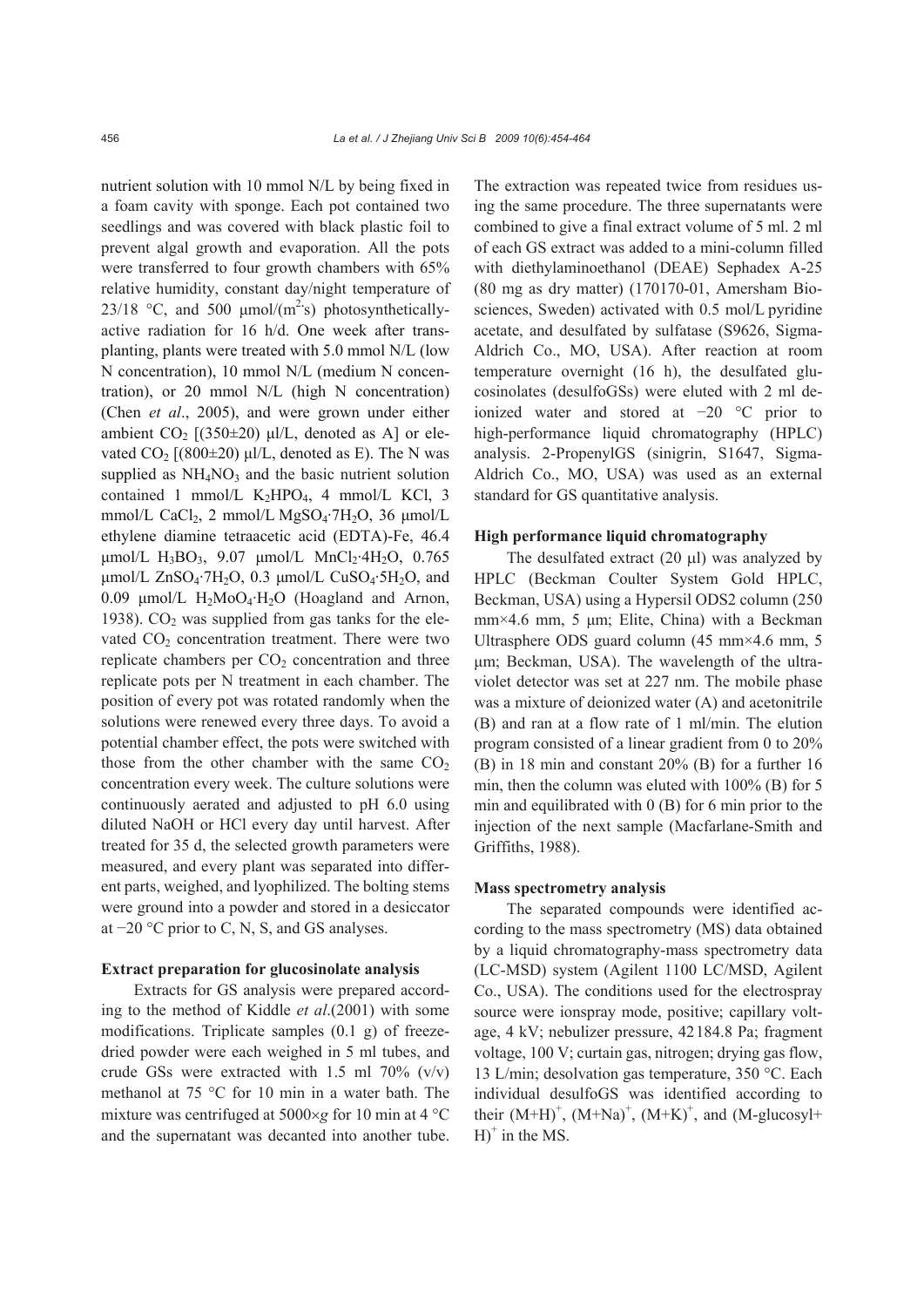# **Analyses of bolting stem carbon, nitrogen, and sulfur contents**

Bolting stem C content was determined by titration after digestion by  $H_2SO_4$  and potassium permanganate (Lu, 1999). Bolting stem N content was determined titrimetrically using the Kjeldahl procedure with salicylic acid, sodium thiosulfate, and zinc as catalysts (Pruden *et al*., 1985). For measuring the S content, 0.1 g aliquot of the ground materials was digested with  $HNO<sub>3</sub>$  and  $HClO<sub>4</sub>$ . The S content was determined using an inductively coupled plasma atomic emission spectrometer (ICP-MS; Agilent, 7500a, USA) (Lu, 1999).

## **Statistical analysis**

Two-way analysis of variance (ANOVA) was performed to determine the main effects (N and  $CO<sub>2</sub>$ treatments) and their interactions with a significance level of *P*<0.05. The normality of data and the homogeneity of variances were verified by Shapiro-Wilk test and Bartlett test, respectively, before using ANOVA. Differences between means were analyzed by Fisher's protected least significant difference (LSD) procedure. All statistical analysis procedures were performed by using SPSS for Windows version 12.0 (SPSS, Chicago, IL, USA).

## **RESULTS**

#### **Plant growth**

Elevated  $CO<sub>2</sub>$  concentration significantly increased plant height, stem thickness, dry weights of the total aerial parts, bolting stems, and roots, and the root-to-shoot ratio, compared with those in the ambient  $CO<sub>2</sub>$  treatment (Table 1). Regardless of N concentration, the height, stem thickness, dry weights of the total aerial parts, bolting stems, and roots, and root-to-shoot ratio increased by 15.64%, 11.79%, 11.91%, 15.03%, 16.34%, and 3.90%, respectively, with elevated  $CO<sub>2</sub>$  concentration. Nitrogen levels also significantly affected each growth parameter (Table 1). The 10 mmol N/L solution significantly increased the height, stem thickness, and dry weights of the total aerial parts, bolting stems, and roots, compared with those in the 5 mmol N/L solution in both  $CO<sub>2</sub>$  regimes. However, there was no significant difference between the 10 and 20 mmol N/L solution treatments for the above parameters in both  $CO<sub>2</sub>$  conditions, except that height and dry weight of the total aerial parts differed significantly between the two N treatments at the elevated  $CO<sub>2</sub>$  concentration. The root-to-shoot ratio did not differ significantly among the three N concentrations at the ambient  $CO<sub>2</sub>$  concentration, but there was a significant difference between the 5 and 10 mmol/L N concentrations at the elevated  $CO<sub>2</sub>$ concentration. Moreover, there were significant  $CO<sub>2</sub>×N$  interactions for plant height ( $P<0.01$ ) and dry weights of the total aerial parts (*P*<0.01) and roots (*P*<0.05), but not for bolting stem thickness, dry weight of the bolting stem, or root-to-shoot ratio (Table 1).

## **Glucosinolate content**

A typical HPLC profile of desulfoGSs in the bolting stem is shown in Fig.2. Eleven individual GSs

Table 1 Effects of elevated CO<sub>2</sub> concentration on height, stem thickness, dry weights of aerial parts, bolting stems, and **roots, and root-to-shoot ratio of Chinese kale at three nitrogen (N) concentrations**

| CO <sub>2</sub>    | N        | Height                         | Stem thickness                |                              | Dry weight (g/plant)         | Root-to-shoot ratio          |                                  |
|--------------------|----------|--------------------------------|-------------------------------|------------------------------|------------------------------|------------------------------|----------------------------------|
| $(\mu l/L)$        | (mmol/L) | $\text{(cm)}$                  | (cm)                          | Total aerial part            | Bolting stem                 | Root                         |                                  |
| 350                | 5        | $26.13 \pm 3.00$ <sup>d</sup>  | $0.72 \pm 0.02$ <sup>d</sup>  | $4.84 \pm 0.10^e$            | $1.63 \pm 0.10^d$            | $0.45 \pm 0.03$ <sup>d</sup> | $0.093 \pm 0.006$ <sup>c</sup>   |
|                    | 10       | $29.13 \pm 2.59$ <sup>c</sup>  | $0.82 \pm 0.09$ <sup>bc</sup> | $6.30 \pm 0.12$ <sup>c</sup> | $2.24 \pm 0.08^b$            | $0.61 \pm 0.02^b$            | $0.096 \pm 0.005$ <sup>abc</sup> |
|                    | 20       | $28.25 \pm 1.98$ <sup>cd</sup> | $0.81 \pm 0.04$ <sup>c</sup>  | $6.27 \pm 0.07$ <sup>c</sup> | $2.29\pm0.13^{b}$            | $0.60 \pm 0.02^b$            | $0.095 \pm 0.004$ <sup>bc</sup>  |
| 800                | 5        | $32.44 \pm 2.22^b$             | $0.77 \pm 0.04$ <sup>cd</sup> | $5.38 \pm 0.17$ <sup>d</sup> | $1.96 \pm 0.07$ <sup>c</sup> | $0.51 \pm 0.03$ <sup>c</sup> | $0.095 \pm 0.004$ bc             |
|                    | 10       | $34.88 \pm 1.48$ <sup>a</sup>  | $0.88 \pm 0.08$ <sup>ab</sup> | $6.97\pm0.13^{b}$            | $2.53\pm0.16^a$              | $0.70 \pm 0.02^a$            | $0.100 \pm 0.002$ <sup>a</sup>   |
|                    | 20       | $29.25 \pm 1.58$ <sup>c</sup>  | $0.89 \pm 0.07$ <sup>a</sup>  | $7.14 \pm 0.16^a$            | $2.60 \pm 0.10^a$            | $0.71 \pm 0.03^{\text{a}}$   | $0.100 \pm 0.007$ <sup>ab</sup>  |
| Source of variance |          |                                |                               |                              |                              |                              |                                  |
| CO <sub>2</sub>    |          | ***                            | **                            | ***                          | ***                          | ***                          | $\frac{1}{2}$                    |
| N                  |          | ***                            | ***                           | ***                          | ***                          | ***                          | $\frac{1}{2}$                    |
| $CO_2 \times N$    |          | $* *$                          | <b>NS</b>                     | **                           | <b>NS</b>                    | $\ast$                       | NS                               |

Data followed by the same superscript letter(s) indicate no significant difference at the *P*<0.05 level. Values are the mean±*SD*. Significance levels indicated by two-way ANOVA: NS, not significant; \* *P*<0.05; \*\* *P*<0.01; \*\*\* *P*<0.001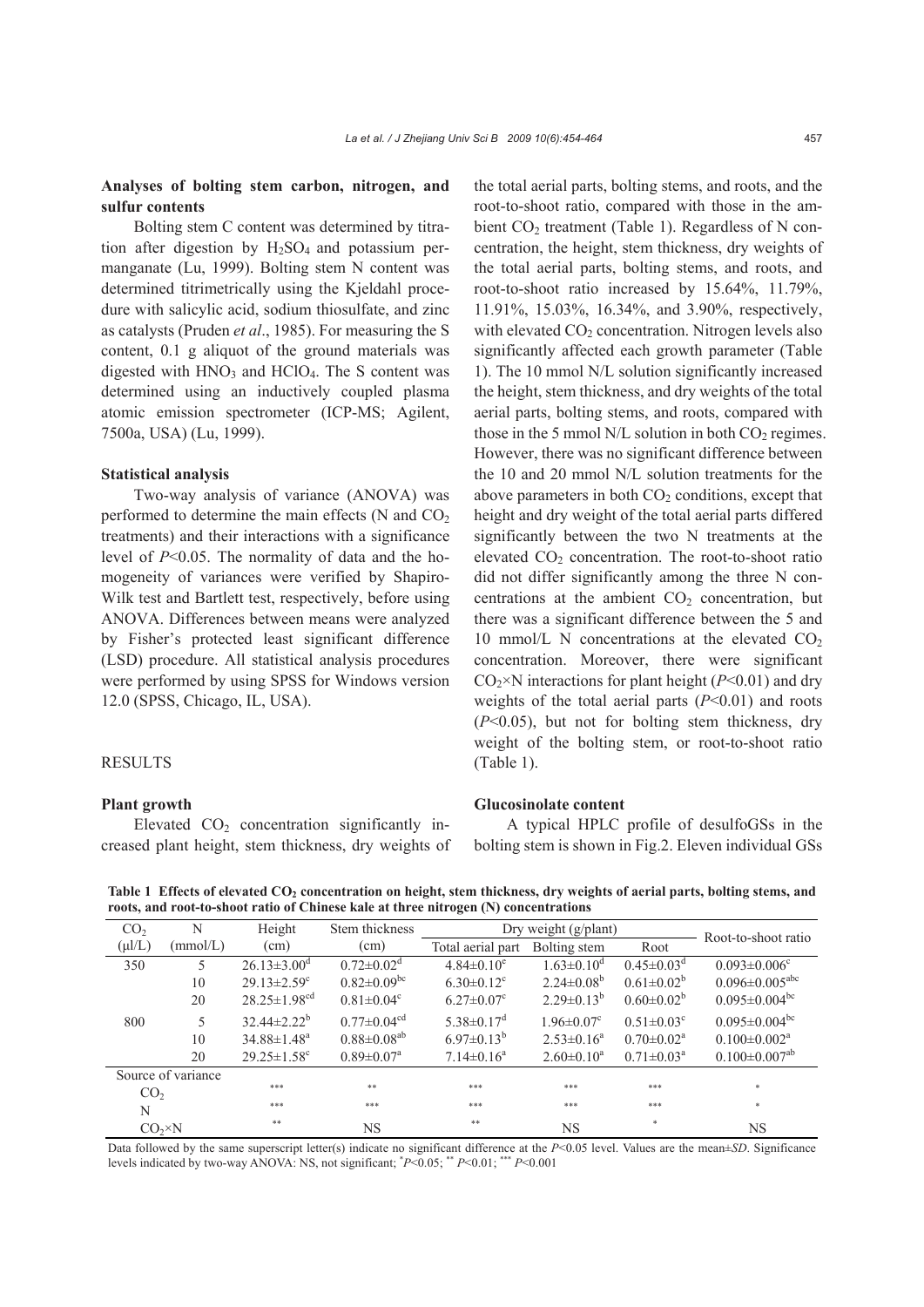were identified according to the elution order from the HPLC column and confirmed by electrospray ionization mass spectrometry (ESI-MS) analysis based on their MS data. All GSs were identified by analyzing the chemical structure of the aglucone chain R and described according to the trivial names that have been popularly used for decades (Fig.1 and Table 2). Seven aliphatic GSs comprising glucoiberin, progoitrin, sinigrin, glucoraphanin, glucoalyssin, gluconapin, and glucoerucin, and four indolyl GSs consisting of 4-hydroxyglucobrassicin, glucobrassicin, 4-methoxyglucobrassicin, and neoglucobrassicin, were identified.

The major GSs were gluconapin, sinigrin, glucoraphanin, and glucoiberin, which constituted about 54.48%, 8.80%, 8.63%, and 5.93%, respectively, of the total GS concentration on average. The proportions



**Fig.2 Typical HPLC elution profile of desulfated glucosinolates in bolting stem of Chinese kale**  Peak numbers refer to GSs listed in Table 2

of the other seven individual GSs were less than 5% on average. The total GS concentration in each treatment was expressed as the sum of the 11 identified individual GS species (Fig.3). The total GS content ranged  $4.82 \sim 6.41$  μmol/g DW (dry weight). CO<sub>2</sub> concentration significantly affected the concentrations of total GSs, total aliphatic GSs, and all individual aliphatic GSs except glucoerucin, but not the concentrations of total or individual indolyl GSs (Table 3 and Fig.3). Under elevated  $CO<sub>2</sub>$ , the total GS concentration increased in the 5 and 10 mmol N/L treatments by 15.59% and 18.01%, respectively, compared with those at ambient  $CO<sub>2</sub>$ . However, elevated  $CO<sub>2</sub>$  did not affect the total GS concentration at 20 mmol N/L. In the 5 and 10 mmol N/L solution treatments, all individual aliphatic GSs increased under elevated  $CO<sub>2</sub>$  compared with the ambient  $CO<sub>2</sub>$ 





N5: 5 mmol N/L; N10: 10 mmol N/L; N20: 20 mmol N/L. Columns with the same letter(s) indicate no significant difference at the *P*<0.05 level. The bars represent the standard error

| No. | Retention time<br>(min) | Side-chain structure                            | Trivial name            | Desulfated molecular<br>weight | Response factor <sup>†</sup> |
|-----|-------------------------|-------------------------------------------------|-------------------------|--------------------------------|------------------------------|
|     | 6.58                    | $CH_3$ -SO- $(CH_2)_3$ -                        | Glucoiberin             | 343                            | 1.07                         |
|     | 7.10                    | $CH2=CHCH(OH)CH2$ -                             | Progoitrin              | 309                            | 1.09                         |
|     | 7.59                    | $CH2=CHCH2$ -                                   | Sinigrin                | 279                            | 1.00                         |
| 4   | 7.98                    | $CH_3$ -SO- $(CH_2)_4$ -                        | Glucoraphanin           | 357                            | 1.07                         |
|     | 9.24                    | $CH_3$ -SO- $(CH_2)_{5}$ -                      | Glucoalyssin            | 371                            | 1.07                         |
| 6   | 11.13                   | $CH_2=CH-(CH_2)_2$ -                            | Gluconapin              | 293                            | 1.11                         |
|     | 11.86                   | Indole- $(4$ -OH $)-3$ -CH <sub>2</sub> -       | 4-Hydroxyglucobrassicin | 384                            | 0.28                         |
| 8   | 15.54                   | $CH_3-S-(CH_2)4$ -                              | Glucoerucin             | 341                            | $1.00^{x}$                   |
| 9   | 17.08                   | Indole-3- $CH2$ -                               | Glucobrassicin          | 368                            | 0.29                         |
| 10  | 19.64                   | Indole- $(4\text{-}OCH_3)$ -3-CH <sub>2</sub> - | 4-Methoxyglucobrassicin | 398                            | 0.25                         |
| 11  | 24.86                   | Indole- $(OCH3)$ -3-CH <sub>2</sub> -           | Neoglucobrassicin       | 398                            | 0.20                         |

**Table 2 Desulfated glucosinolates identified in bolting stems of Chinese kale**

\* Numbering is based on the elution order of desulfated glucosinolates from HPLC; † The response factors relative to the standard sinigrin were experimentally determined with HPLC by the International Organization for Standardization (ISO 9167-1) in 1992 for individual GS content in rapeseed; ‡ Not yet determined by the ISO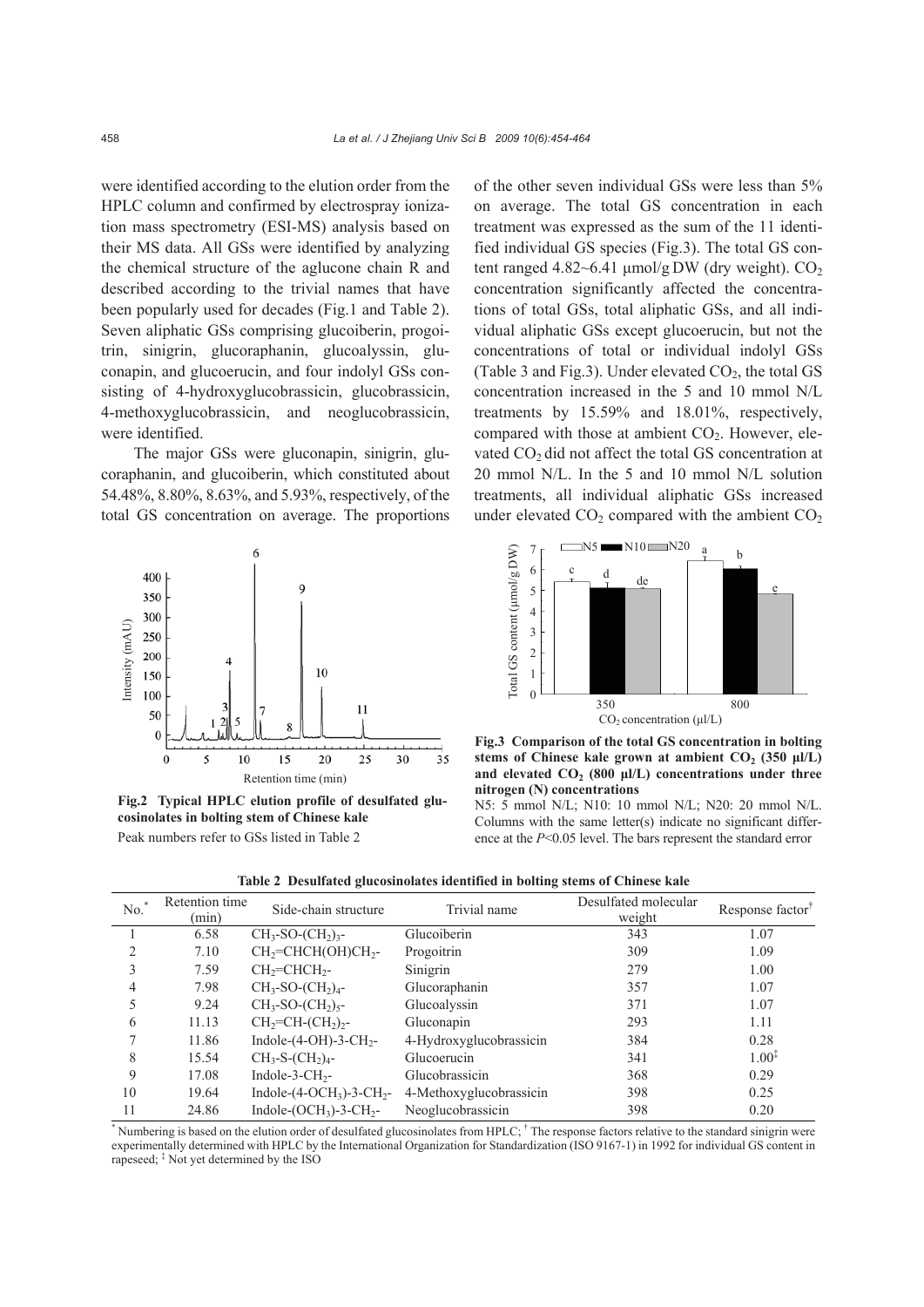treatment, whereas individual indolyl GSs were not affected by the elevated  $CO<sub>2</sub>$  concentration. However, in the 20 mmol N/L treatment under the elevated  $CO<sub>2</sub>$ condition, the total aliphatic GS concentration decreased significantly  $(P<0.01)$ , while there was no significant effect on total indolyl GS content (*P*>0.05), resulting in a slight decrease in total GS concentration (*P*>0.05). Nitrogen concentration also significantly affected the concentrations of total GSs, total aliphatic GSs, individual aliphatic GSs except glucoerucin, total indolyl GSs, and individual indolyl GSs except 4-methoxyglucobrassicin (Tables 3 and 4). The 5 mmol N/L treatment increased the total aliphatic GS concentration compared with the 10 and 20 mmol N/L treatments, but there was no significant difference in the effects of the 10 and 20 mmol N/L treatments at ambient  $CO<sub>2</sub>$ . However, under the elevated  $CO<sub>2</sub>$  concentration, the total aliphatic GS concentration decreased significantly with increased N supply. Total indolyl GS concentration increased in the 20 mmol/L N treatment compared with that in the 5 mmol N/L treatment at both  $CO<sub>2</sub>$  concentrations, whereas the difference between the 10 and 20 mmol  $N/L$  treatments was not significant at the ambient  $CO<sub>2</sub>$ concentration but was significant under the elevated  $CO<sub>2</sub>$  concentration. Moreover, there were significant  $CO<sub>2</sub>×N$  interactions for total GS concentration (*P*<0.001), total aliphatic GS concentration (*P*<0.001), and concentrations of all individual aliphatic GSs (*P*<0.01) except glucoerucin, but not for the concentrations of total indolyl GSs or individual indolyl GSs (*P*>0.05) except neoglucobrassicin.

#### **Bolting stem carbon, nitrogen, and sulfur contents**

With elevated  $CO<sub>2</sub>$ , the C content in the bolting stem increased in the 5, 10, and 20 mmol N/L treatments by 11.38%, 13.62%, and 10.46%, respectively, relative to the ambient  $CO<sub>2</sub>$  concentration (Table 5). The effect of  $CO<sub>2</sub>$  on C content was strongly significant (*P*<0.001), but the effects of N concentration and  $CO<sub>2</sub>×N$  interactions were not significant (*P*>0.05). The N content in bolting stem increased significantly with increasing N concentration in the nutrient solution under the same  $CO<sub>2</sub>$  regime. In contrast, the N content decreased in the three N treatments under the enriched  $CO<sub>2</sub>$  concentration compared with that of the ambient  $CO<sub>2</sub>$  treatment (Table 5). The decreases in N content in the 5, 10, and 20 mmol N/L treatments were 10.97%, 13.27%, and 4.59%, respectively. There were significant  $CO<sub>2</sub>×N$  interactions for the C/N ratio (Table 5). The C/N ratio at the three N concentrations all increased under the elevated  $CO<sub>2</sub>$ concentration by 25.13%, 31.20%, and 15.73%, respectively. There were significant N concentration  $(P<0.01)$  and CO<sub>2</sub> concentration  $(P<0.001)$  effects on S content, but  $CO<sub>2</sub>×N$  interactions were not significant for S content. Under the elevated  $CO<sub>2</sub>$  concentration, S content decreased in all of the N treatments. Because of the decreases in both N and S contents, the N/S ratio changed. The N/S ratio was significantly affected by  $CO<sub>2</sub>$  concentration ( $P<0.05$ ), N concentration ( $P < 0.001$ ), and CO<sub>2</sub>×N interactions ( $P < 0.01$ ). Under the elevated  $CO<sub>2</sub>$  concentration, the N/S ratio decreased significantly in the 5 and 10 mmol N/L treatments  $(P<0.05)$ , but the decrease in N and S

| CO <sub>2</sub>    | N                    | GS concentration ( $\mu$ mol/g DW) |            |                                                       |                               |                                     |                                                         |                               |                              |
|--------------------|----------------------|------------------------------------|------------|-------------------------------------------------------|-------------------------------|-------------------------------------|---------------------------------------------------------|-------------------------------|------------------------------|
|                    | $(\mu l/L)$ (mmol/L) | <b>GIB</b>                         | <b>PRO</b> | GRA                                                   | <b>SIN</b>                    | GAL.                                | <b>GNP</b>                                              | <b>GRU</b>                    | Total                        |
| 350                | 5                    | $0.17 \pm 0.02^d$                  |            | $0.13 \pm 0.02^c$ $0.15 \pm 0.01^d$                   | $0.51 \pm 0.02^b$             |                                     | $0.10\pm0.01^{\rm b}$ 3.62 $\pm0.11^{\rm b}$            | $0.05 \pm 0.01^b$             | $4.71 \pm 0.12$ <sup>c</sup> |
|                    | 10                   | $0.31 \pm 0.01$ <sup>c</sup>       |            | $0.14 \pm 0.01^{\circ}$ $0.46 \pm 0.08^{\circ}$       | $0.40 \pm 0.08$ <sup>bc</sup> |                                     | $0.10\pm0.01^{\rm b}$ 2.89 $\pm0.12^{\rm d}$            | 0.06 $\pm$ 0.01 <sup>ab</sup> | $4.36 \pm 0.22$ <sup>d</sup> |
|                    | 20                   | $0.34 \pm 0.01^b$                  |            | $0.25 \pm 0.01^b$ 0.88 $\pm 0.06^a$                   | $0.35 \pm 0.02$ <sup>c</sup>  | $0.23 \pm 0.03^a$ $2.17 \pm 0.03^e$ |                                                         | 0.04 $\pm$ 0.01 <sup>b</sup>  | $4.27 \pm 0.08$ <sup>d</sup> |
| 800                |                      | $0.46 \pm 0.01^a$                  |            | $0.38 \pm 0.07^{\text{a}}$ $0.18 \pm 0.02^{\text{d}}$ | $0.64 \pm 0.12^a$             |                                     | $0.21 \pm 0.05^{\text{a}}$ 3.85 $\pm$ 0.14 <sup>a</sup> | 0.07 $\pm$ 0.03 <sup>a</sup>  | $5.79 \pm 0.14$ <sup>a</sup> |
|                    | 10                   | $0.35 \pm 0.03^b$                  |            | $0.16 \pm 0.04$ ° $0.49 \pm 0.03$ °                   | $0.70 \pm 0.04^a$             |                                     | $0.15\pm0.02^b$ 3.39 $\pm$ 0.17 <sup>c</sup>            | 0.06 $\pm$ 0.00 <sup>ab</sup> | $5.31 \pm 0.09^b$            |
|                    | 20                   | $0.33 \pm 0.02$ <sup>bc</sup>      |            | $0.25 \pm 0.03^b$ $0.57 \pm 0.02^b$                   | $0.35 \pm 0.00^{\circ}$       |                                     | $0.22 \pm 0.02^{\text{a}}$ 2.16 $\pm 0.03^{\text{e}}$   | $0.04 \pm 0.01^b$             | $3.93 \pm 0.01^e$            |
| Source of variance |                      |                                    |            |                                                       |                               |                                     |                                                         |                               |                              |
| CO <sub>2</sub>    |                      | ***                                | ***        | **                                                    | ***                           | **                                  | ***                                                     | <b>NS</b>                     | ***                          |
| N                  |                      | NS                                 | ***        | ***                                                   | ***                           | ***                                 | ***                                                     | <b>NS</b>                     | ***                          |
| CO <sub>2</sub> ×N |                      | ***                                | ***        | ***                                                   | **                            | **                                  | **                                                      | <b>NS</b>                     | ***                          |

Table 3 Effect of CO<sub>2</sub> concentration on the individual and total aliphatic GS concentrations in bolting stems of Chinese **kale at three nitrogen (N) concentrations**

GIB: glucoiberin; PRO: progoitrin; GRA: glucoraphanin; SIN: sinigrin; GAL: glucoalyssin; GNP: gluconapin; GRU: glucoerucin. Data followed by the same superscript letter(s) indicate no significant difference at *P*<0.05 level. Values are mean±*SD*. Significance levels indicated by two-way ANOVA: NS, not significant; \* *P*<0.05; \*\* *P*<0.01; \*\*\* *P*<0.001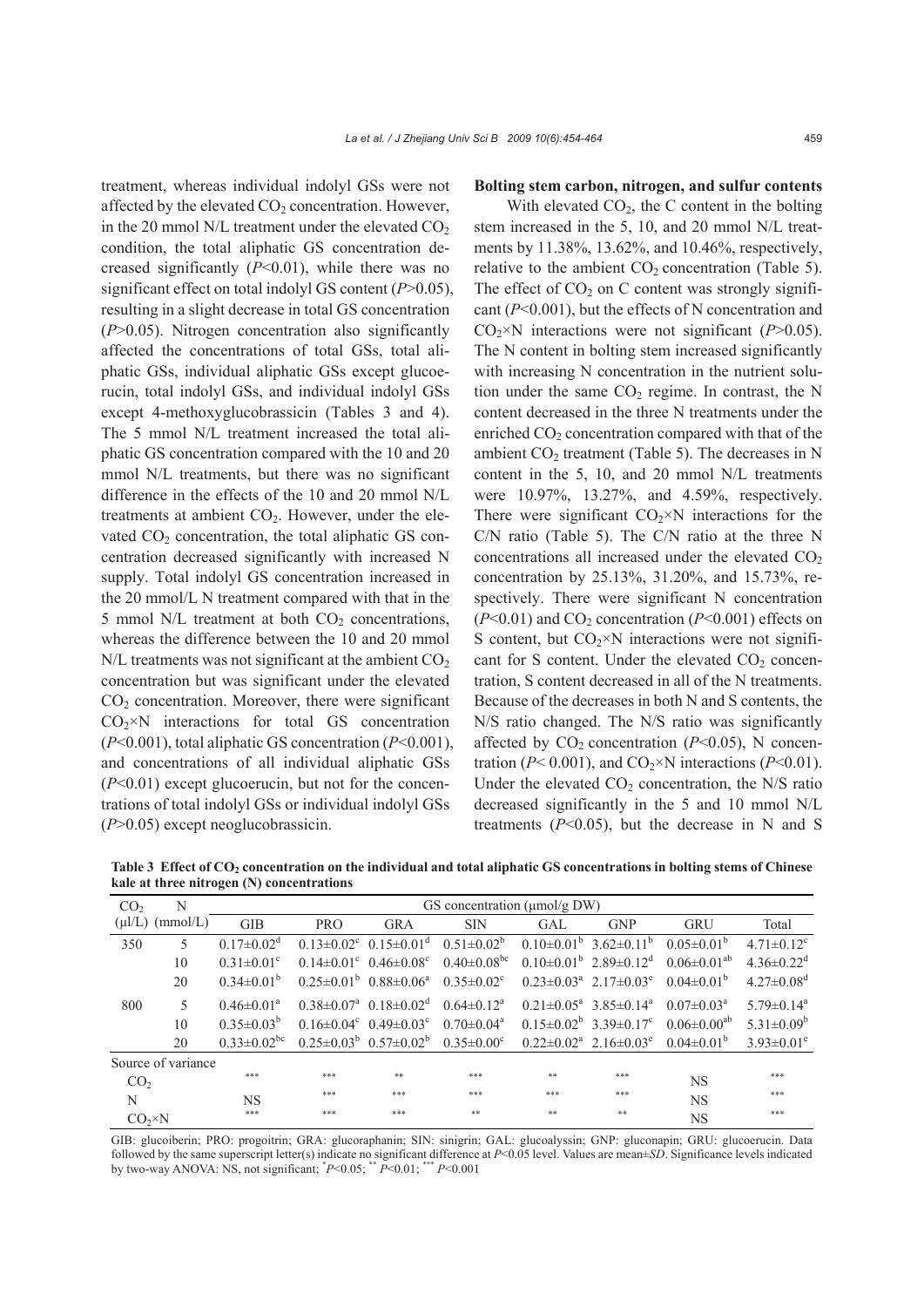| CO <sub>2</sub> | N                  | GS concentration $(\mu mol/gDW)$ |                   |                            |                   |                               |  |  |
|-----------------|--------------------|----------------------------------|-------------------|----------------------------|-------------------|-------------------------------|--|--|
| $(\mu I/L)$     | (mmol/L)           | 4HGB                             | <b>GBS</b>        | 4MGB                       | <b>NGBS</b>       | Total                         |  |  |
| 350             |                    | $0.01 \pm 0.00$ <sup>bc</sup>    | $0.18 \pm 0.04^b$ | $0.26 \pm 0.03^{\text{a}}$ | $0.24 \pm 0.01^b$ | $0.70 \pm 0.06$ <sup>cd</sup> |  |  |
|                 | 10                 | $0.02 \pm 0.01^a$                | $0.25 \pm 0.01^a$ | $0.25 \pm 0.03^{\text{a}}$ | $0.25 \pm 0.03^b$ | $0.77 \pm 0.07$ <sup>bc</sup> |  |  |
|                 | 20                 | $0.02 \pm 0.00^a$                | $0.28 \pm 0.00^a$ | $0.27 \pm 0.01^{\text{a}}$ | $0.25 \pm 0.01^b$ | $0.81 \pm 0.01^{ab}$          |  |  |
| 800             | 5                  | $0.01 \pm 0.00$ <sup>c</sup>     | $0.14 \pm 0.04^b$ | $0.25 \pm 0.03^a$          | $0.23 \pm 0.02^b$ | $0.62 \pm 0.07$ <sup>d</sup>  |  |  |
|                 | 10                 | $0.02 \pm 0.00^{ab}$             | $0.25 \pm 0.01^a$ | $0.25 \pm 0.03^{\text{a}}$ | $0.24 \pm 0.04^b$ | $0.75 \pm 0.05^{\rm bc}$      |  |  |
|                 | 20                 | $0.02 \pm 0.00^a$                | $0.28 \pm 0.01^a$ | $0.27 \pm 0.01^a$          | $0.33 \pm 0.02^a$ | $0.89 \pm 0.04$ <sup>a</sup>  |  |  |
|                 | Source of variance |                                  |                   |                            |                   |                               |  |  |
| CO <sub>2</sub> |                    | NS                               | <b>NS</b>         | <b>NS</b>                  | NS                | <b>NS</b>                     |  |  |
| N               |                    | ***                              | ***               | <b>NS</b>                  | **                | ***                           |  |  |
| $CO_2 \times N$ |                    | <b>NS</b>                        | <b>NS</b>         | <b>NS</b>                  | $\frac{1}{2}$     | <b>NS</b>                     |  |  |

Table 4 Effect of CO<sub>2</sub> concentration on the individual and total indolyl GS concentrations in bolting stems of Chinese **kale at three nitrogen (N) concentrations** 

4HGB: 4-hydroxyglucobrassicin; GBS: glucobrassicin; 4MGB: 4-methoxyglucobrassicin; NGBS: neoglucobrassicin. Data followed by the same superscript letter(s) indicate no significant difference at *P*<0.05 level. Values are mean±*SD*. Significance levels indicated by two-way ANOVA: NS, not significant; \* *P*<0.05; \*\* *P*<0.01; \*\*\* *P*<0.001

Table 5 Effect of CO<sub>2</sub> concentration on the carbon (C), nitrogen (N), and sulfur (S) contents, C/N ratio, and N/S ratio in **bolting stems of Chinese kale at three N concentrations** 

| $CO2 (\mu l/L)$ | $N$ (mmol/L)       | C content $(\% )$             | N content $\left(\frac{9}{0}\right)$ | S content $(\% )$            | $C/N$ ratio                  | $N/S$ ratio                  |
|-----------------|--------------------|-------------------------------|--------------------------------------|------------------------------|------------------------------|------------------------------|
| 350             | 5                  | $30.88 \pm 0.81^b$            | $3.58 \pm 0.05^e$                    | $0.81 \pm 0.01^a$            | $8.62 \pm 0.10$ <sup>c</sup> | $4.42 \pm 0.09$ <sup>d</sup> |
|                 | 10                 | $30.87 \pm 1.00^b$            | $4.44 \pm 0.08$ <sup>c</sup>         | $0.85 \pm 0.02^{ab}$         | $6.95 \pm 0.17$ <sup>d</sup> | $5.21 \pm 0.15^b$            |
|                 | 20                 | $31.81 \pm 0.37^b$            | $5.06 \pm 0.11^a$                    | $0.83 \pm 0.02^b$            | $6.29 \pm 0.18$ <sup>e</sup> | $6.09 \pm 0.19^a$            |
| 800             | 5                  | $34.39 \pm 0.12^a$            | $3.19 \pm 0.03$ <sup>f</sup>         | $0.77 \pm 0.02^b$            | $10.79 \pm 0.12^a$           | $4.16 \pm 0.12$ <sup>e</sup> |
|                 | 10                 | $35.08 \pm 0.14$ <sup>a</sup> | $3.85 \pm 0.08$ <sup>d</sup>         | $0.81 \pm 0.02$ <sup>c</sup> | $9.12 \pm 0.43^b$            | $4.77 \pm 0.11$ <sup>c</sup> |
|                 | 20                 | $35.13 \pm 0.47$ <sup>a</sup> | $4.82 \pm 0.10^b$                    | $0.77 \pm 0.02$ <sup>c</sup> | $7.28 \pm 0.25$ <sup>d</sup> | $6.27 \pm 0.17^{\text{a}}$   |
|                 | Source of variance |                               |                                      |                              |                              |                              |
| CO <sub>2</sub> |                    | ***                           | ***                                  | ***                          | ***                          | $\frac{1}{2}$                |
| N               |                    | <b>NS</b>                     | ***                                  | **                           | ***                          | ***                          |
| $CO_2 \times N$ |                    | NS                            | $\ast$                               | <b>NS</b>                    | **                           | **                           |

Data followed by the same superscript letter(s) indicate no significant difference at *P*<0.05 level. Values are mean±*SD*. Significance levels indicated by two-way ANOVA: NS, not significant;  $P<0.05$ ;  $\rightarrow P<0.01$ ;  $\rightarrow P<0.001$ 

contents at the ambient and elevated  $CO<sub>2</sub>$  concentrations did not differ significantly in the 20 mmol N/L treatment.

# DISCUSSION

Little is known about the interactive effect of  $CO<sub>2</sub>$  enrichment and N availability on GS content in vegetables. In the present study, the effect of an elevated  $CO<sub>2</sub>$  concentration at three different N concentrations  $(5, 10, \text{ and } 20 \text{ mmol/L})$  on GS content in the bolting stem of Chinese kale was investigated. We observed that the  $CO<sub>2</sub>$  concentration and N concentration in the nutrient solution showed significant interactive effects on the height and dry weights of the aerial parts, bolting stems, and roots. The maximum stem thickness and dry weights of the aerial parts,

bolting stems, and roots were obtained at 20 mmol  $N/L$  under the elevated  $CO<sub>2</sub>$  condition, which confirms the importance of N availability in determining the vegetable's response to elevated  $CO<sub>2</sub>$ . Similar conclusions have also been reported for the grass *Bromus mollis*, rice, wheat, and tomato seedlings (Larigauderie *et al*., 1988; Kim *et al*., 2001; Kobayashi *et al*., 2001; Li *et al*., 2007).

In this study, 11 individual GSs were detected in bolting stems of Chinese kale, of which the major GSs were gluconapin, sinigrin, glucoiberin, and glucoraphanin. These results are in agreement with a previous study on Chinese kale (La *et al*., 2008). Glucoraphanin, sinigrin, glucoiberin, and glucobrassicin are reported to be the most important GSs for the hydrolysis products serving as the most powerful agents protecting human and animal cells against carcinogenesis (Bones and Rossiter, 1996, Fahey *et*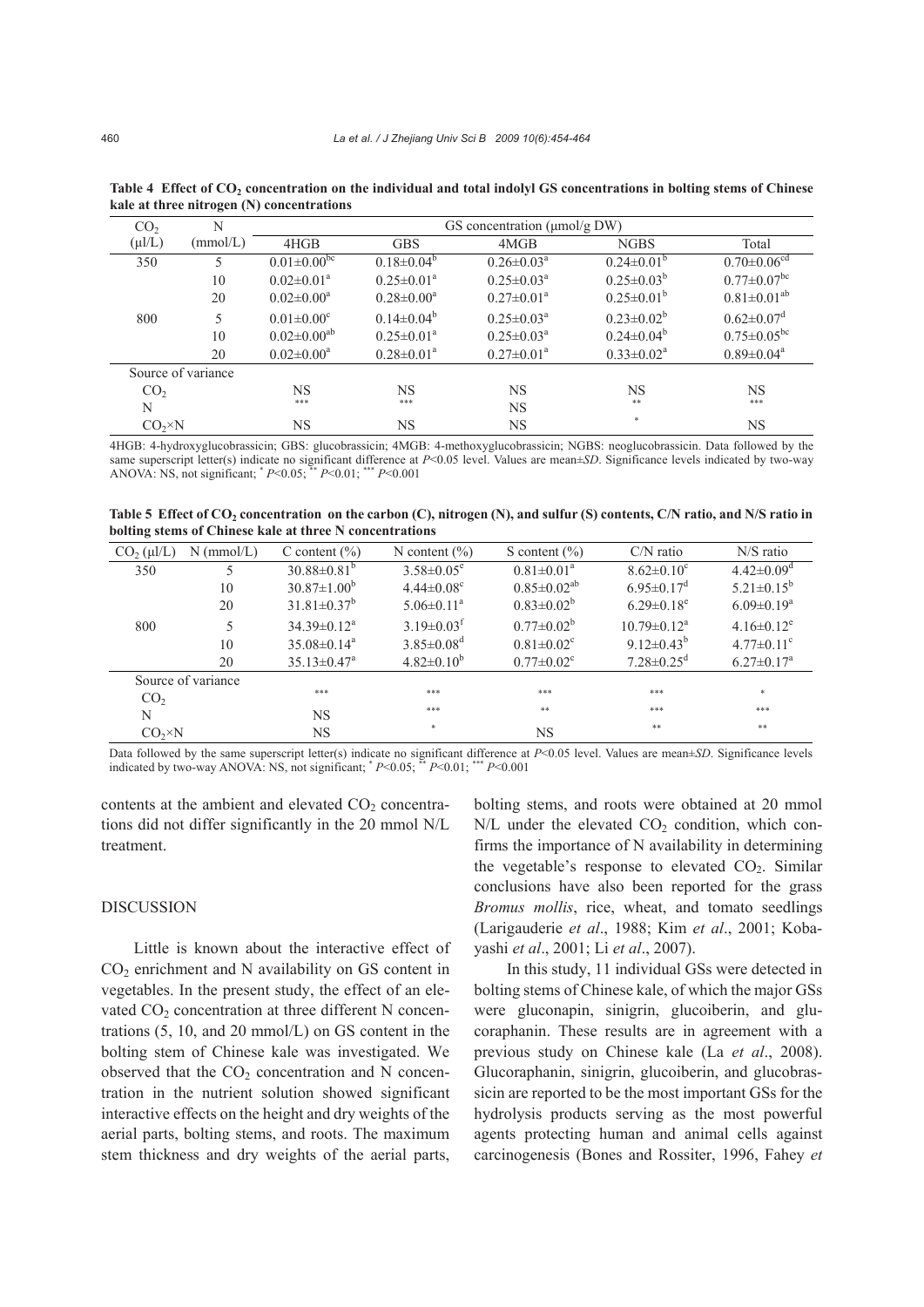*al*., 1997; Nilsson *et al*., 2006). We detected all the GSs in bolting stem, and the concentrations of sinigrin, glucoiberin, and glucobrassicin were similar to those reported for broccoli (Kushad *et al*., 1999; Padilla *et al*., 2007). A high concentration of progoitrin in vegetables is a latent problem because it causes goiter and other harmful effects on animals, such as depressed growth, poor egg production, and liver damage (Heaney and Fenwick, 1995). However, there is no evidence that *Brassica* consumption has any goitrogenic effects on humans (Mithen *et al*., 2000) and also there is no normative limit issued yet for progoitrin concentration in vegetables. Fortunately, the concentration of progoitrin detected in the edible part of Chinese kale was relatively low, ranging 0.12~0.37 μmol/g DW.

The elevated  $CO<sub>2</sub>$  concentration increased the total GS concentration as a result of a strong increase in aliphatic GSs, whereas there was no significant effect on the concentrations of indolyl GSs at 5 or 10 mmol N/L, compared with those at the ambient  $CO<sub>2</sub>$ concentration. This is in agreement with a previous study on broccoli inflorescences (Schonhof *et al*., 2007). However, at 20 mmol N/L, the difference between the ambient and elevated  $CO<sub>2</sub>$  treatments was not significant.

To our knowledge, no corresponding previous study has reported on the interactive effect of  $CO<sub>2</sub>$  and N concentrations on GS content. Bryant *et al*.(1983) advanced the carbon/nutrient balance hypothesis to predict the change of N- and C-containing compounds under elevated  $CO<sub>2</sub>$  conditions. These authors pointed out that, under an elevated  $CO<sub>2</sub>$  concentration, because of the increased C supply and N limitation, the concentrations of N- and C-containing compounds increased. Studies on the changes in condensed tannin, soluble phenolic polymer, and GS concentrations in the oilseed rape (*Brassica napus*) leaves under  $CO<sub>2</sub>$  enrichment are consistent with this hypothesis (Peñuelas and Estiarte, 1998; Himanen *et*   $al$ , 2008). However, some studies of the effect of  $CO<sub>2</sub>$ enrichment on GS content are not consistent with the prediction of the carbon/nutrient balance hypothesis (Karowe *et al*., 1997; Reddy *et al*., 2004; Schonhof *et al*., 2007). In the present study, under the elevated  $CO<sub>2</sub>$  condition, the C content in bolting stem of Chinese kale increased while the N content decreased in all of the three N treatments, which resulted in an

increase in the C/N ratio; however, GS concentration did not change consistently with the increase in C/N ratio. Clearly, the change in C/N ratio was not a reliable predictive tool for the change in GS composition and concentration in Chinese kale bolting stems.

N and S are not only two essential elements that are constituents of amino acids, but also the main factors that affect GS content in bolting stems of Chinese kale. Under the elevated  $CO<sub>2</sub>$  concentration, besides the decrease in N content, S content simultaneously decreased in all of the N treatments. However, in broccoli inflorescences, N content decreased while the S content was unaffected by a rise in CO2 concentration because of the unchanged fresh and dry weights of broccoli between  $CO<sub>2</sub>$  regimes (Schonhof *et al*., 2007). In young pedunculate oak (*Quercus robur* L.) trees, sulfate uptake was enhanced under  $CO<sub>2</sub>$  enrichment (650 μl/L) (Seegmüller *et al*., 1996), which indicated that there are genotypic differences in the sulfate absorption response to elevated atmospheric  $CO<sub>2</sub>$  concentration. In the present study, because of the changes in N and S contents, the N/S ratio decreased in the 5 and 10 mmol N/L treatments under the elevated  $CO<sub>2</sub>$  concentration, but was not affected significantly by the 20 mmol N/L solution because of the similar change in N and S contents under enriched CO2 concentration. Hesse *et al*.(2004) reported that decrease in the N/S ratio due to diminished N content caused increased synthesis of sulfurous cysteine as a precursor of methionine. Moreover, cysteine and methionine act as effective sulfur donors in thiohydroxamate formation in the syntheses of aliphatic and indolyl GSs (Mikkelsen *et al*., 2002). However, in our study, at the 5 and 10 mmol N/L concentrations, the aliphatic GS concentration increased with the decrease in N/S ratio, but indolyl GS concentration was not affected by the reduced N/S ratio under the elevated  $CO<sub>2</sub>$  concentration, which agreed with previous results of the effect of elevated  $CO<sub>2</sub>$  on the GS content of broccoli inflorescences (Schonhof *et al*., 2007). Although indolyl GS concentrations were unchanged under the elevated  $CO<sub>2</sub>$ concentration, indolyl GS content increased with the increasing N supply, which is in agreement with the findings of Shattuck and Wang (1993) and Kim *et al*.(2002).

Besides the effect of N on GS concentration and composition, plant species is thought to be taken into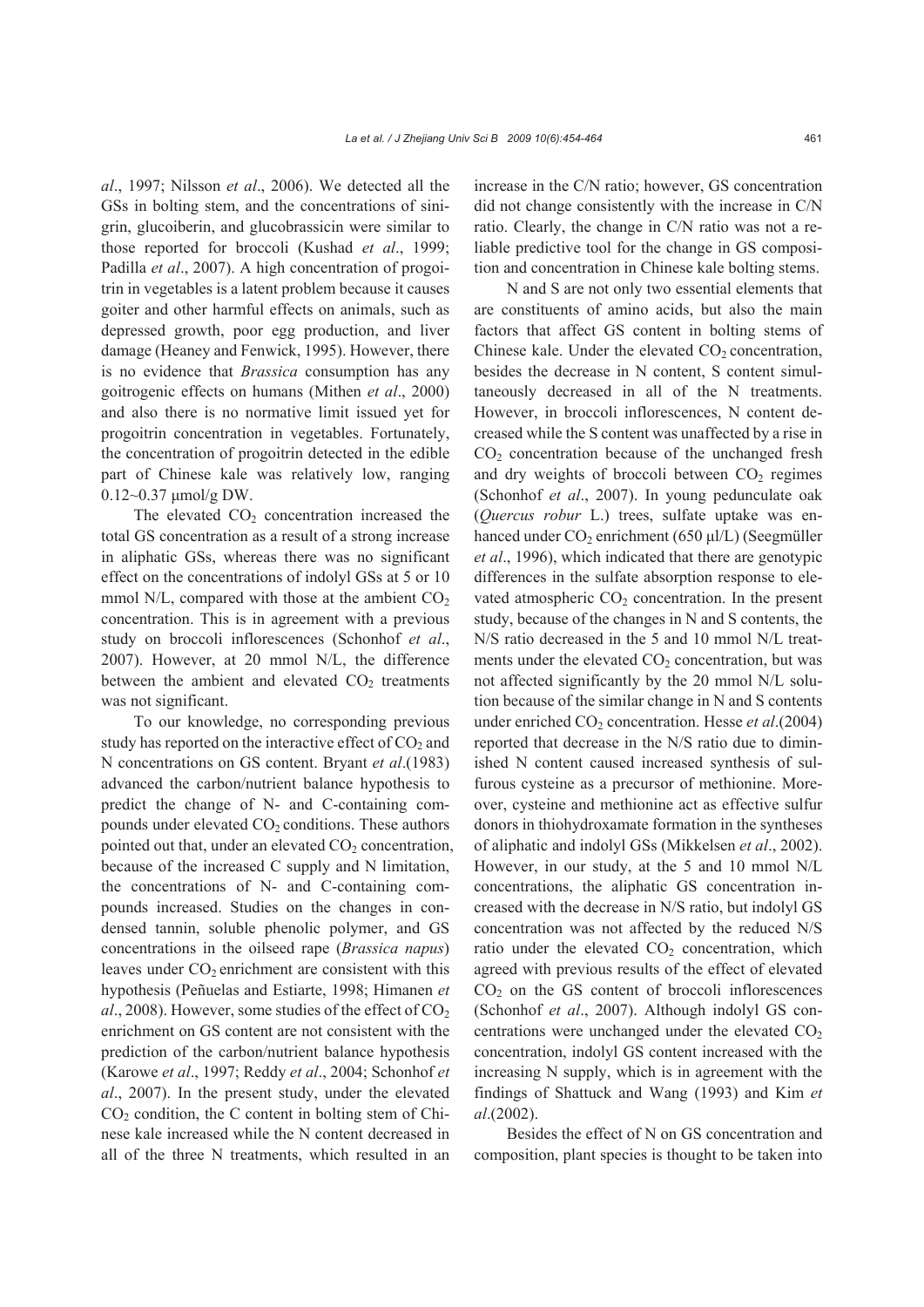account as they experience increasing atmospheric  $CO<sub>2</sub>$  levels. For broccoli, which is a cultivated derivative of *B. oleracea*, aliphatic GS concentration increased while indole GS concentration decreased under elevated CO<sub>2</sub> conditions (Schonhof *et al.*, 2007). In a recent study, elevated  $CO_2$  (720 μl/L) increased the concentrations of total aliphatic GSs and aromatic GSs and decreased the indole GS concentration in leaves of both transgenic and wild-type oilseed rapes (*Brassica rapa* subsp. *oleifera*) (Himanen *et al*., 2008). However, in *Arabidopsis thaliana*  $CO<sub>2</sub>$  enrichment did not significantly influence the GS concentration (Bidart-Bouzat *et al*., 2005). Karowe *et al*.(1997) suggested that responses in GS content to elevated  $CO<sub>2</sub>$  concentration appeared to be species-specific, as in the same experiment total GS concentrations in both young and old mustard (*Brassica juncea*) leaves decreased, whereas GS concentrations in radish (*Raphanus sativus* L.) and turnip (*Brassica rapa* subsp. *rapa*) appeared to be unaffected by  $CO_2$  enrichment (724 μl/L). Furthermore, Reddy *et al*.(2004) and Bidart-Bouzat *et al*.(2005) observed that the significant changes in individual GS concentrations were not consistent among cultivars of oilseed rape and *Arabidopsis thaliana* under elevated  $CO<sub>2</sub>$  conditions, supporting the hypothesis that, in general, the response to elevated  $CO<sub>2</sub>$  differs among cultivars. Moreover, in Chinese kale bolting stems, the concentrations of aliphatic GS glucoerucin and all individual indolyl GSs were not affected by the elevated  $CO<sub>2</sub>$  concentration, indicating that the concentrations of individual GSs within a specific GS group (i.e., aliphatic, aromatic, or indolyl) did not change consistently, which agreed with the conclusion that the response to elevated  $CO<sub>2</sub>$  also depends on the individual GS type (Bidart-Bouzat *et al*., 2005).

## **CONCLUSION**

The elevated  $CO<sub>2</sub>$  concentration promoted the growth of Chinese kale in the three N treatments and a high N concentration is beneficial for the growth of Chinese kale. GS concentration was affected by  $CO<sub>2</sub>$ concentration, N concentration, and  $CO<sub>2</sub>×N$  interactions. Under the elevated  $CO<sub>2</sub>$  concentration, total GS concentration increased as a result of the increase in aliphatic GS concentration in the 5 and 10 mmol N/L treatments, but there was no significantly difference in the 20 mmol N/L treatment, compared with GS concentration under the ambient  $CO<sub>2</sub>$  concentration. The maximum total GS concentration was recorded in the 5 mmol N/L treatment under the elevated  $CO<sub>2</sub>$ concentration. Because of the increase in C content and decrease in N and S contents, the C/N ratio was increased significantly at each N level and N/S ratio decreased significantly in the 5 and 10 mmol N/L treatments. However, changes in the C/N ratio were not a reliable predictor of changes in GS concentration in Chinese kale bolting stems. Changes in N and S contents and the N/S ratio could contribute to the change in GS concentration in the bolting stem of Chinese kale. These results indicate that at an elevated  $CO<sub>2</sub>$  concentration high N availability promoted the growth of Chinese kale, but reduced the total GS content in bolting stems.

#### **References**

- Ahmad, G., Jan, A., Arif, M., Jan, M.T., Khattak, R.A., 2007. Influence of nitrogen and sulfur fertilization on quality of canola(Brassica napus L.) underrainfed conditions. *J. Zhejiang Univ. Sci. B*, **8**(10):731-737. [doi:10.1631/jzus. 2007.B0731]
- Aires, A., Rosa, E., Carvalho, R., 2006. Effect of nitrogen and sulfur fertilization on glucosinolates in the leaves and roots of broccoli sprouts (*Brassica oleracea* var. *italica*). *J. Sci. Food Agric.*, **86**(10):1512-1516. [doi:10.1002/ jsfa.2535]
- Amthor, J.S., 2001. Effects of atmospheric  $CO<sub>2</sub>$  concentration on wheat yield: review of results from experiments using various approaches to control CO<sub>2</sub> concentration. *Field Crops Res*., **73**(1):1-34. [doi:10.1016/S0378-4290(01) 00179-4]
- Baik, H.Y., Juvik, J.A., Jeffery, E.H., Wallig, M.A., Kushad, M., Klein, B.P., 2003. Relating glucosinolate content and flavor of broccoli cultivars. *J. Food Sci*., **68**(3):1043-1050. [doi:10.1111/j.136 5-2621.2003.tb08285.x]
- Baxter, R., Ashenden, T.W., Farrar, J.F., 1994. Effects of elevated carbon dioxide on three grass species from montane pasture. II. Nutrient uptake, allocation and efficiency of use. *J. Exp. Bot.*, **45**(9):1267-1278. [doi:10. 1093/jxb/45.9.1267]
- Bazzaz, F.A., 1990. The response of natural ecosystems to the rising global CO<sub>2</sub> levels. *Annu. Rev. Ecol. Syst.*, 21(1): 167-196. [doi:10.1146/annurev.es.21.110190.001123]
- Bidart-Bouzat, M.G., Mithen, R., Berenbaum, M.R., 2005. Elevated  $CO<sub>2</sub>$  influences herbivory-induced defense responses of *Arabidopsis thaliana*. *Oecologia*, **145**(3): 415-424. [doi:10.1007/s00442-005-0158-5]
- Bones, A.M., Rossiter, J.T., 1996. The myrosinase glucosinolates system, its organization and biochemistry. *Plant*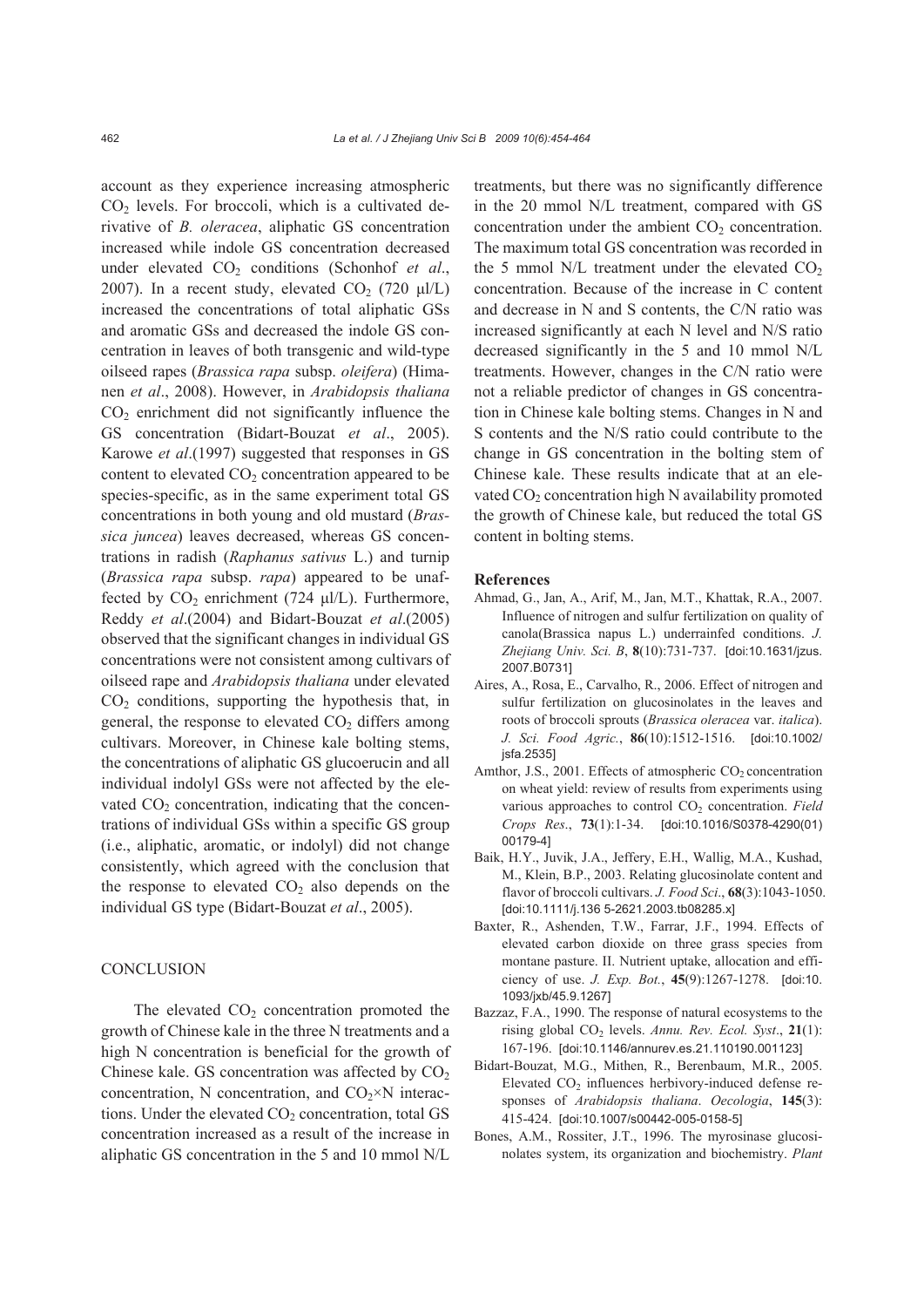*Physiol*., **97**(1):194-208. [doi:10.1111/j.1399-3054.1996. tb00497.x]

- Bryant, J.P., Chapin, F.S., Klein, D.R., 1983. Carbon/nutrient balance of boreal plants in relation to vertebrate herbivory. *Oikos*, **40**(3):357-368. [doi:10.2307/3544308]
- Caswell, H., 2004. Advances in Ecological Research. Academic Press, New York.
- Chen, R.Y., Liu, H.C., Song, C.Z., Sun, G.W., 2005. Effect of nitrogen nutrient on the growth and quality of Chinese kale. *Trans. CSAE*, **21**(S):143-146 (in Chinese).
- Chew, F.S., 1988. Biologically Active Natural Products. American Chemical Society Symposium, Washington DC.
- Cotrufo, M.F., Ineson, P., Scott, A., 1998. Elevated  $CO<sub>2</sub>$  reduces the nitrogen concentration of plant tissues. *Glob. Change Biol*., **4**(1):43-54. [doi:10.1046/j.1365-2486.1998. 00101.x]
- Das, M., Pal, M., Zaidi, P.H., Raj, A., Sengupta, U.K., 2002. Stage sensitivity of mung bean (*Vigna radiata* L. Wilczek) to an elevated level of carbon dioxide. *J. Agron. Crop Sci*., **188**(4):219-224. [doi:10.1046/j.1439-037X.2002.00556.x]
- Epron, D., Liozon, R., Mousseau, M., 1996. Effects of elevated  $CO<sub>2</sub>$  concentration on leaf characteristics and photosynthetic capacity of beech (*Fagus sylvatica*) during the growing season. *Tree Physiol*., **16**:425-432.
- Fahey, J.W., Zhang, Y., Talalay, P., 1997. Broccoli sprouts: an exceptionally rich source of inducers of enzymes that protect against chemical carcinogens. *Proc. Natl. Acad. Sci. USA*, **94**(19):10367-10372. [doi:10.1073/pnas.94.19. 10367]
- Fenwick, G.R., Heaney, R.K., Mullin, W.J., 1983. Glucosinolates and their breakdown products in food and food plants. *CRC Crit. Rev. Food Sci. Nutr.*, **18**(2):123-201.
- Fenwick, G.R., Heaney, R.K., Mawson, R., 1989. Toxicants of Plant Origin. CRC Press, Florida.
- Gijzen, M., McGregor, I., Seguin-Swartz, G., 1989. Glucosinolate uptake by developing rapeseed embryos. *Plant Physiol.*, **89**(1):260-263. [doi:10.1104/pp.89.1.260]
- Habash, D.Z., Paul, M.J., Parry, M.A., Keys, A.J., Lawlor, D.W., 1995. Increased capacity for photosynthesis in wheat grown at elevated  $CO<sub>2</sub>$ : the relationship between electron-transport and carbon metabolism. *Planta*, **197**(3): 482-489. [doi:10.1007/BF00196670]
- Halkier, B.A., Du, L., 1997. The biosynthesis of glucosinolates. *Trends Plant Sci.*, **2**(11):425-431. [doi:10.1016/S1360- 1385(97)90026-1]
- He, H.J., Chen, H., Schnitzler, W.H., 2002. Glucosinolate composition and contents in *Brassica* vegetables. *Sci. Agric. Sinica*, **35**(2):192-197 (in Chinese).
- Heaney, R.K., Fenwick, G.R., 1995. Natural toxins and protective factors in *Brassica* species, including rapeseed. *Nat. Toxins*, **3**(4):233-237. [doi:10.1002/nt.2620030412]
- Hesse, H., Nikiforova, V., Gakiere, B., Hoefgen, R., 2004. Molecular analysis and control of cysteine biosynthesis: integration of nitrogen and sulphur metabolism. *J. Exp. Bot*., **55**(401):1283-1292. [doi:10.1093/jxb/erh136]

Himanen, S.J., Nissinen, A., Auriola, S., Poppy, G.M., Stewart,

C.N., Holopainen, J.K., Nerg, A.M., 2008. Constitutive and herbivore-inducible glucosinolate concentrations in oilseed rape (*Brassica napus*) leaves are not affected by *Bt Cry1Ac* insertion but change under elevated atmospheric CO2 and O3. *Planta*, **227**(2):427-437. [doi:10. 1007/s00425-007-0629-5]

- Hoagland, D.R., Arnon, D.I., 1938. The Water Culture Method for Growing Plants Without Soil, Circ 347. California Agricultural Experiment Station, Berkley.
- Holst, B., Williamson, G., 2004. A critical review of the bioavailability of glucosinolates and related compounds. *Nat. Prod. Rep*., **21**(3):425-447. [doi:10.1039/b204039p]
- IPCC (Intergovernmental Panel on Climate Change), 2007. Climate Change 2007. Cambridge University Press, Cambridge.
- Islam, M.S., Matsui, T., Yoshida, Y., 1996. Effect of carbon dioxide enrichment on physico-chemical and enzymatic changes in tomato fruits at various stages of maturity. *Sci. Hortic.*, **65**(2-3):137-149. [doi:10.1016/0304-4238(95) 00867-5]
- Karowe, D.N., Seimens, D.H., Mitchell-olds, T., 1997. Species-specific response of glucosinolate content to elevated atmospheric CO2. *J. Chem. Ecol.*, **23**(11):2569-2582. [doi:10.1023/B:JOEC.0000006667.81616.18]
- Kiddle, G., Bennett, R.N., Botting, N.P., Davidson, N.E., Robertson, A.A.B., Wallsgrove, R.M., 2001. High performance liquid chromatography separation of natural and synthetic desulfoglucosinolates and their chemical validation by spectroscopic, NMR and CI-MS methods. *Phytochem. Anal.*, **12**(4):226-242. [doi:10.1002/pca.589]
- Kim, H.Y., Lieffering, M., Miura, S., Kobayashi, K., Okada, M., 2001. Growth and nitrogen uptake of  $CO<sub>2</sub>$ -enriched rice under field conditions. *New Phytol.*, **150**(2):223-229. [doi:10.1046/j.1469-8137.2001.00111.x]
- Kim, S.J., Matsuo, T., Watanabe, M., Watanabe, Y., 2002. Effect of nitrogen and sulphur application on the glucosinolate content in vegetable turnip rape (*Brassica rapa*  L.). *Soil Sci. Plant Nutr.*, **48**(1):43-49.
- Kimball, B.A., Pinter, J.P.J., Garcia, R.L., LaMorte, R.L., Wall, G.W., Hunsaker, D.J., Wechsung, G., Wechsung, F., Kartschall, T., 1995. Productivity and water use of wheat under free-air CO<sub>2</sub> enrichment. Global Change Biol., **1**(6):429-442. [doi:10.1111/j.1365-2486.1995.tb00041.x]
- Kimball, B.A., Zhu, J.G., Cheng, L., Kobayashi, K., Bindi, M., 2002. Responses of agricultural crops to free-air  $CO<sub>2</sub>$  enrichment. *J. Appl. Ecol.*, **13**(10):1323-1338 (in Chinese).
- Kobayashi, K., Lieffering, M., Kim, H.Y., 2001. Structure and Function in Agroecosystem Design and Management. CRC Press, Florida.
- Kohlmeier, L., Su, L., 1997. Cruciferous vegetable consumption and colorectal cancer risk: meta-analysis of the epidemiological evidence. *FASEB J.*, **11**(3):2141.
- Kushad, M.M., Brown, A.F., Kurilich, A.C., Juvik, J.A., Klein, B.P., Wallig, M.A., Jerrery, E.H., 1999. Variation of glucosinolates in vegetables crops of *Brassica oleracea*. *J. Agric. Food Chem.*, **47**(4):1541-1548. [doi:10.1021/jf980 985s]